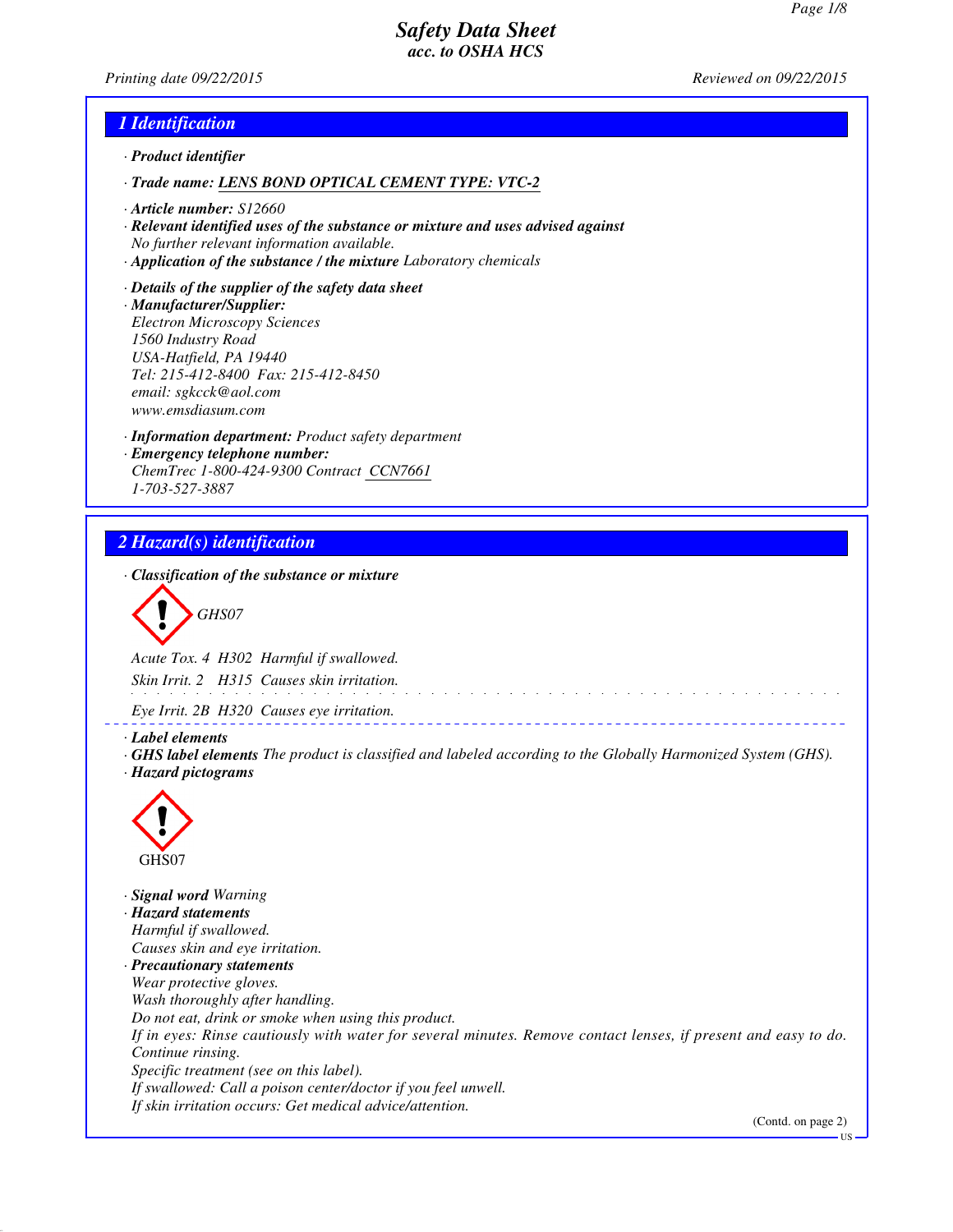*Printing date 09/22/2015 Reviewed on 09/22/2015*

#### *Trade name: LENS BOND OPTICAL CEMENT TYPE: VTC-2*

|                                                                                                                                        | (Contd. of page 1) |
|----------------------------------------------------------------------------------------------------------------------------------------|--------------------|
| If eye irritation persists: Get medical advice/attention.                                                                              |                    |
| Rinse mouth.                                                                                                                           |                    |
| If on skin: Wash with plenty of water.<br>Take off contaminated clothing and wash it before reuse.                                     |                    |
| Store in a dry place. Store in a closed container.                                                                                     |                    |
| Dispose of contents/container in accordance with local/regional/national/international regulations.                                    |                    |
| Classification system:                                                                                                                 |                    |
| $\cdot$ NFPA ratings (scale 0 - 4)                                                                                                     |                    |
| $Health = 1$<br>Fire = 1<br>Reactivity = $0$                                                                                           |                    |
| $\cdot$ HMIS-ratings (scale $0 - 4$ )                                                                                                  |                    |
| <b>HEALTH</b><br>$\mathbf{1}$<br>$Health = 1$<br>$\Box$ Fire = 1<br><b>FIRE</b><br><b>REACTIVITY</b> $\boxed{0}$ <i>Reactivity</i> = 0 |                    |
| $\cdot$ Other hazards                                                                                                                  |                    |
| · Results of PBT and vPvB assessment                                                                                                   |                    |
| $\cdot$ <b>PBT:</b> Not applicable.                                                                                                    |                    |
| $\cdot v$ PvB: Not applicable.                                                                                                         |                    |
|                                                                                                                                        |                    |

### *3 Composition/information on ingredients*

*· Chemical characterization: Mixtures*

- *· Description: Mixture of the substances listed below with nonhazardous additions.*
- *· Dangerous components: Void*

# *4 First-aid measures*

*· Description of first aid measures*

- *· After inhalation: Supply fresh air; consult doctor in case of complaints.*
- *· After skin contact: Generally the product does not irritate the skin.*
- *· After eye contact:*
- *Rinse opened eye for several minutes under running water. If symptoms persist, consult a doctor.*
- *· After swallowing: If symptoms persist consult doctor.*
- *· Information for doctor:*
- *· Most important symptoms and effects, both acute and delayed No further relevant information available.*
- *· Indication of any immediate medical attention and special treatment needed*
- *No further relevant information available.*

## *5 Fire-fighting measures*

- *· Extinguishing media*
- *· Suitable extinguishing agents: Use fire fighting measures that suit the environment.*
- *· Special hazards arising from the substance or mixture No further relevant information available.*

(Contd. on page 3) US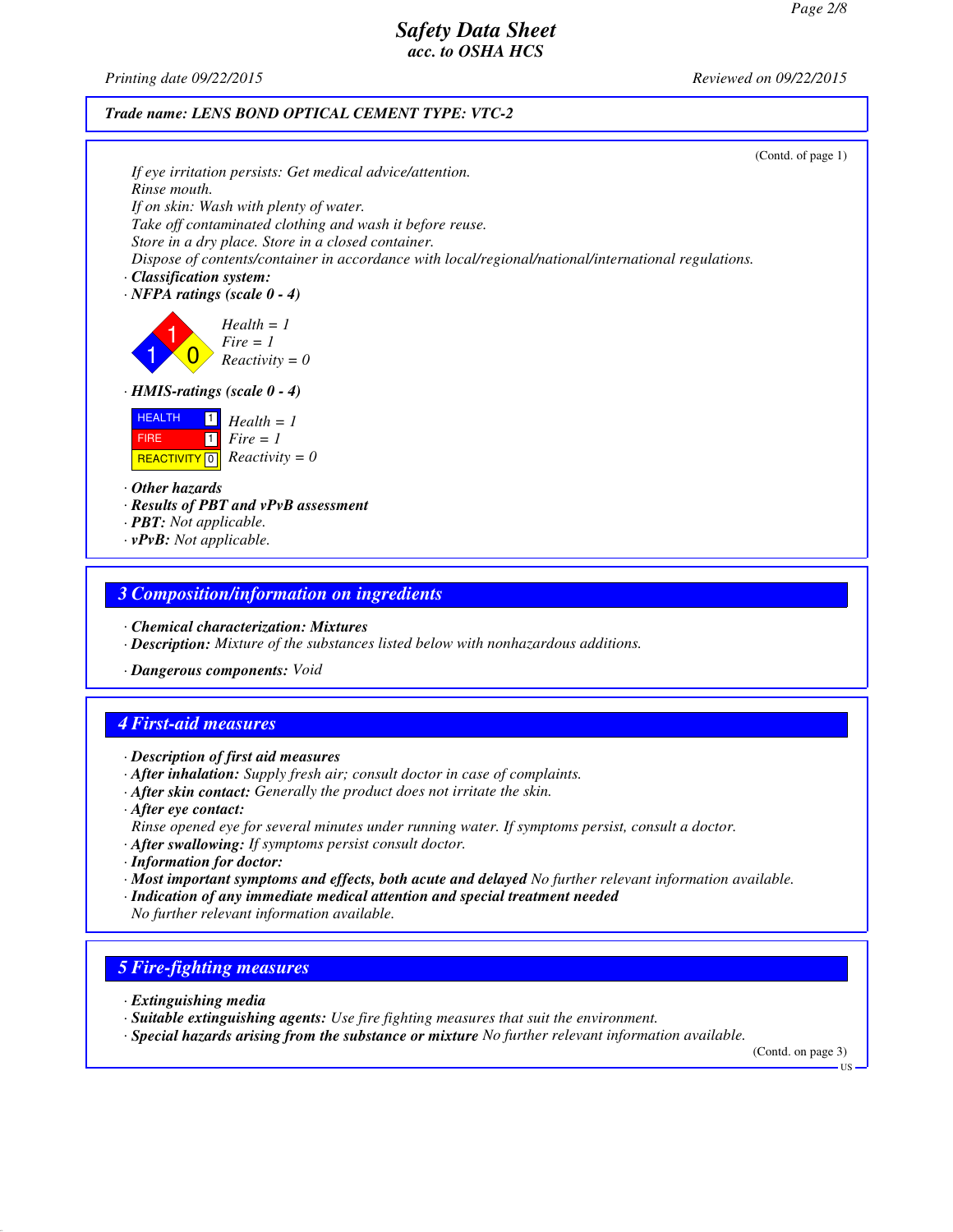*Printing date 09/22/2015 Reviewed on 09/22/2015*

(Contd. of page 2)

#### *Trade name: LENS BOND OPTICAL CEMENT TYPE: VTC-2*

*· Advice for firefighters*

*· Protective equipment: No special measures required.*

#### *6 Accidental release measures*

- *· Personal precautions, protective equipment and emergency procedures Not required.*
- *· Environmental precautions: No special measures required.*

*· Methods and material for containment and cleaning up: Absorb with liquid-binding material (sand, diatomite, acid binders, universal binders, sawdust). Ensure adequate ventilation.*

*· Reference to other sections See Section 7 for information on safe handling. See Section 8 for information on personal protection equipment. See Section 13 for disposal information.*

## *7 Handling and storage*

#### *· Handling:*

- *· Precautions for safe handling Ensure good ventilation/exhaustion at the workplace. Prevent formation of aerosols.*
- *· Information about protection against explosions and fires: No special measures required.*
- *· Conditions for safe storage, including any incompatibilities*
- *· Storage:*
- *· Requirements to be met by storerooms and receptacles: No special requirements.*
- *· Information about storage in one common storage facility: Not required.*
- *· Further information about storage conditions: Keep receptacle tightly sealed.*
- *· Specific end use(s) No further relevant information available.*

## *8 Exposure controls/personal protection*

- *· Additional information about design of technical systems: No further data; see item 7.*
- *· Control parameters*
- *· Components with limit values that require monitoring at the workplace:*
- *The product does not contain any relevant quantities of materials with critical values that have to be monitored at the workplace.*
- *· Additional information: The lists that were valid during the creation were used as basis.*
- *· Exposure controls*
- *· Personal protective equipment:*
- *· General protective and hygienic measures: Keep away from foodstuffs, beverages and feed. Immediately remove all soiled and contaminated clothing. Wash hands before breaks and at the end of work. Avoid contact with the eyes. Avoid contact with the eyes and skin.*
- *· Breathing equipment:*

*In case of brief exposure or low pollution use respiratory filter device. In case of intensive or longer exposure use respiratory protective device that is independent of circulating air.*

(Contd. on page 4)

US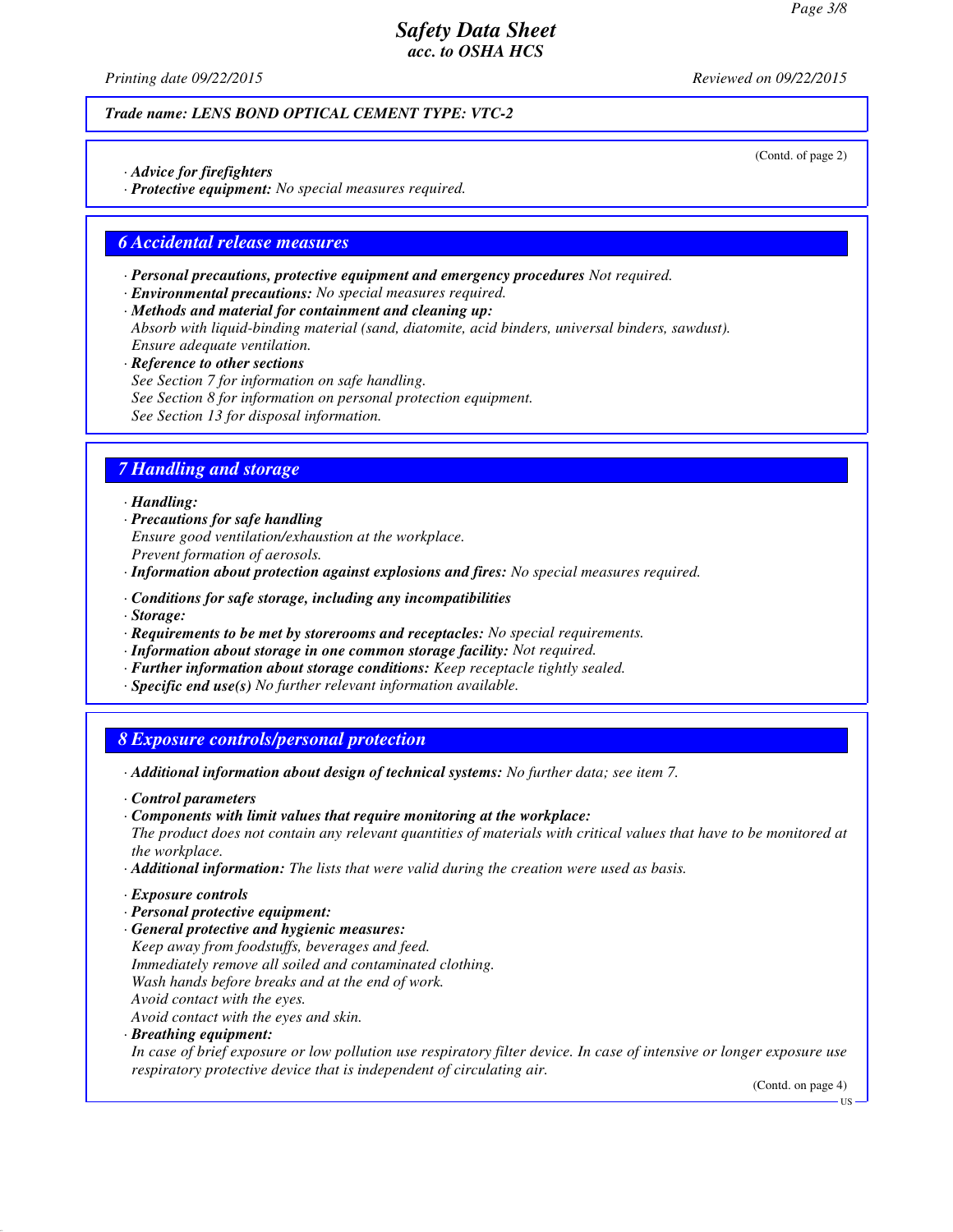*Printing date 09/22/2015 Reviewed on 09/22/2015*

#### *Trade name: LENS BOND OPTICAL CEMENT TYPE: VTC-2*

#### *· Protection of hands:*

*The glove material has to be impermeable and resistant to the product/ the substance/ the preparation. Due to missing tests no recommendation to the glove material can be given for the product/ the preparation/ the chemical mixture.*

*Selection of the glove material on consideration of the penetration times, rates of diffusion and the degradation · Material of gloves*

*The selection of the suitable gloves does not only depend on the material, but also on further marks of quality and varies from manufacturer to manufacturer. As the product is a preparation of several substances, the resistance of the glove material can not be calculated in advance and has therefore to be checked prior to the application.*

#### *· Penetration time of glove material*

*The exact break through time has to be found out by the manufacturer of the protective gloves and has to be observed.*

## *· Eye protection:*

*Safety glasses*



*Tightly sealed goggles*

# *9 Physical and chemical properties*

| · Information on basic physical and chemical properties |                                               |                    |
|---------------------------------------------------------|-----------------------------------------------|--------------------|
| <b>General Information</b>                              |                                               |                    |
| $\cdot$ Appearance:<br>Form:                            |                                               |                    |
| Color:                                                  | Liquid<br>Colorless                           |                    |
| $\cdot$ Odor:                                           | Pungent                                       |                    |
| · Odour threshold:                                      | Not determined.                               |                    |
|                                                         |                                               |                    |
| $\cdot$ pH-value:                                       | Not determined.                               |                    |
| Change in condition                                     |                                               |                    |
| <b>Melting point/Melting range:</b>                     | Undetermined.                                 |                    |
| <b>Boiling point/Boiling range:</b>                     | > 60 °C (> 140 °F)                            |                    |
| · Flash point:                                          | 121 °C (250 °F)                               |                    |
| · Flammability (solid, gaseous):                        | Not flammable.                                |                    |
| · Ignition temperature:                                 |                                               |                    |
| Decomposition temperature:                              | Not determined.                               |                    |
| · Auto igniting:                                        | Product is not selfigniting.                  |                    |
| · Danger of explosion:                                  | Product does not present an explosion hazard. |                    |
| $\cdot$ Explosion limits:                               |                                               |                    |
| Lower:                                                  | Not determined.                               |                    |
| <b>Upper:</b>                                           | Not determined.                               |                    |
| · Vapor pressure:                                       | Not determined.                               |                    |
| $\cdot$ Density:                                        | Not determined.                               |                    |
| · Relative density                                      | Not determined.                               |                    |
| · Vapour density                                        | Not determined.                               |                    |
| $\cdot$ Evaporation rate                                | Not determined.                               |                    |
|                                                         |                                               | (Contd. on page 5) |

(Contd. of page 3)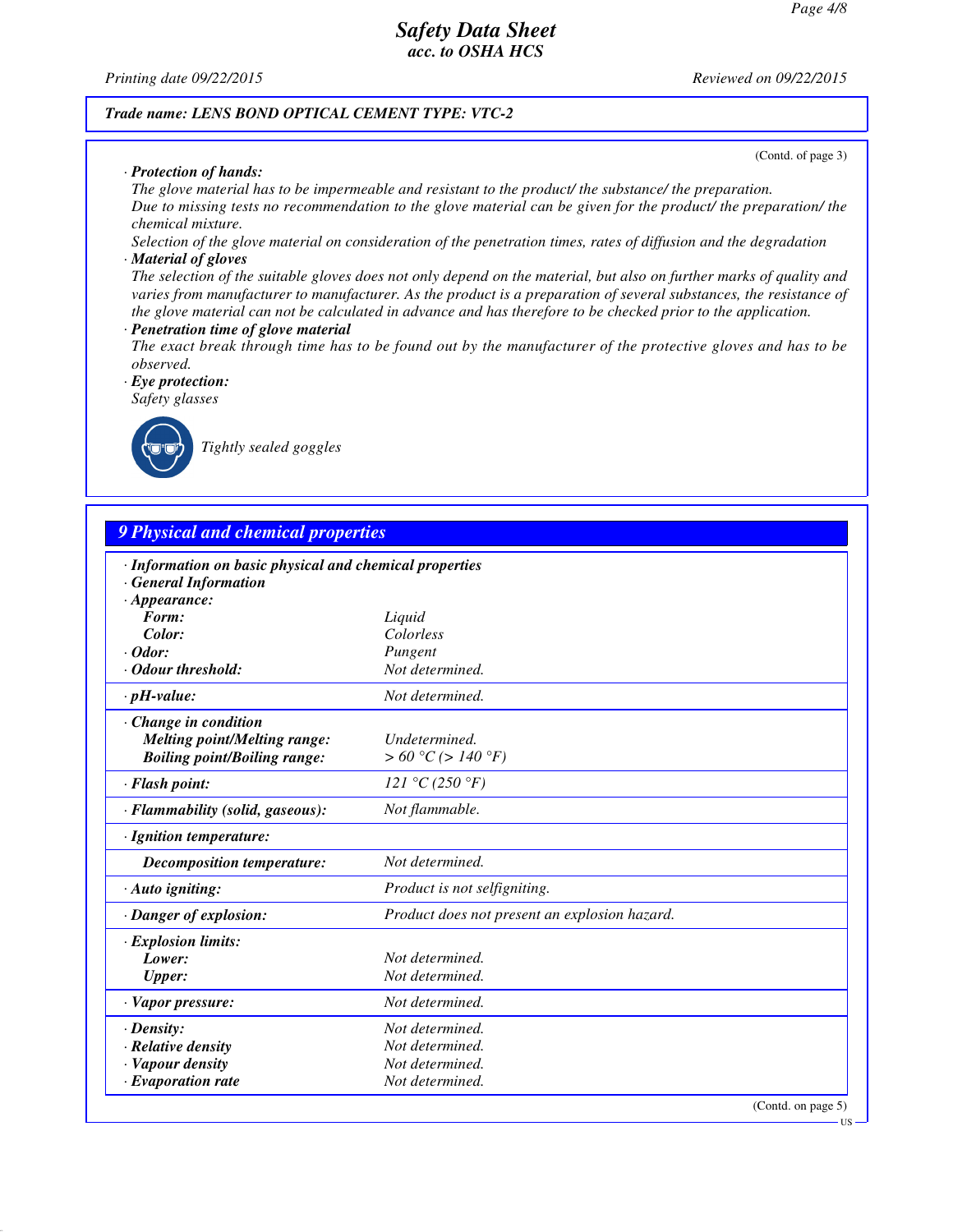*Printing date 09/22/2015 Reviewed on 09/22/2015*

### *Trade name: LENS BOND OPTICAL CEMENT TYPE: VTC-2*

|                                                            |                                            | (Contd. of page 4) |
|------------------------------------------------------------|--------------------------------------------|--------------------|
| · Solubility in / Miscibility with                         |                                            |                    |
| Water:                                                     | Not miscible or difficult to mix.          |                    |
| · Partition coefficient (n-octanol/water): Not determined. |                                            |                    |
| $\cdot$ Viscosity:                                         |                                            |                    |
| Dynamic:                                                   | Not determined.                            |                    |
| Kinematic:                                                 | Not determined.                            |                    |
| · Solvent content:                                         |                                            |                    |
| Organic solvents:                                          | $0.0\%$                                    |                    |
| $\cdot$ Other information                                  | No further relevant information available. |                    |

### *10 Stability and reactivity*

- *· Reactivity*
- *· Chemical stability*
- *· Thermal decomposition / conditions to be avoided: No decomposition if used according to specifications.*
- *· Possibility of hazardous reactions No dangerous reactions known.*
- *· Conditions to avoid No further relevant information available.*
- *· Incompatible materials: No further relevant information available.*
- *· Hazardous decomposition products: No dangerous decomposition products known.*

## *11 Toxicological information*

- *· Information on toxicological effects*
- *· Acute toxicity:*
- *· Primary irritant effect:*
- *· on the skin: No irritant effect.*
- *· on the eye: Irritating effect.*
- *· Sensitization: No sensitizing effects known.*
- *· Additional toxicological information:*

*The product shows the following dangers according to internally approved calculation methods for preparations: Irritant*

#### *· Carcinogenic categories*

*· IARC (International Agency for Research on Cancer)*

*None of the ingredients is listed.*

*· NTP (National Toxicology Program)*

*None of the ingredients is listed.*

*· OSHA-Ca (Occupational Safety Health Administration)*

*None of the ingredients is listed.*

## *12 Ecological information*

*· Toxicity*

*· Aquatic toxicity: No further relevant information available.*

- *· Persistence and degradability No further relevant information available.*
- *· Behavior in environmental systems:*
- *· Bioaccumulative potential No further relevant information available.*

(Contd. on page 6)

**TIS**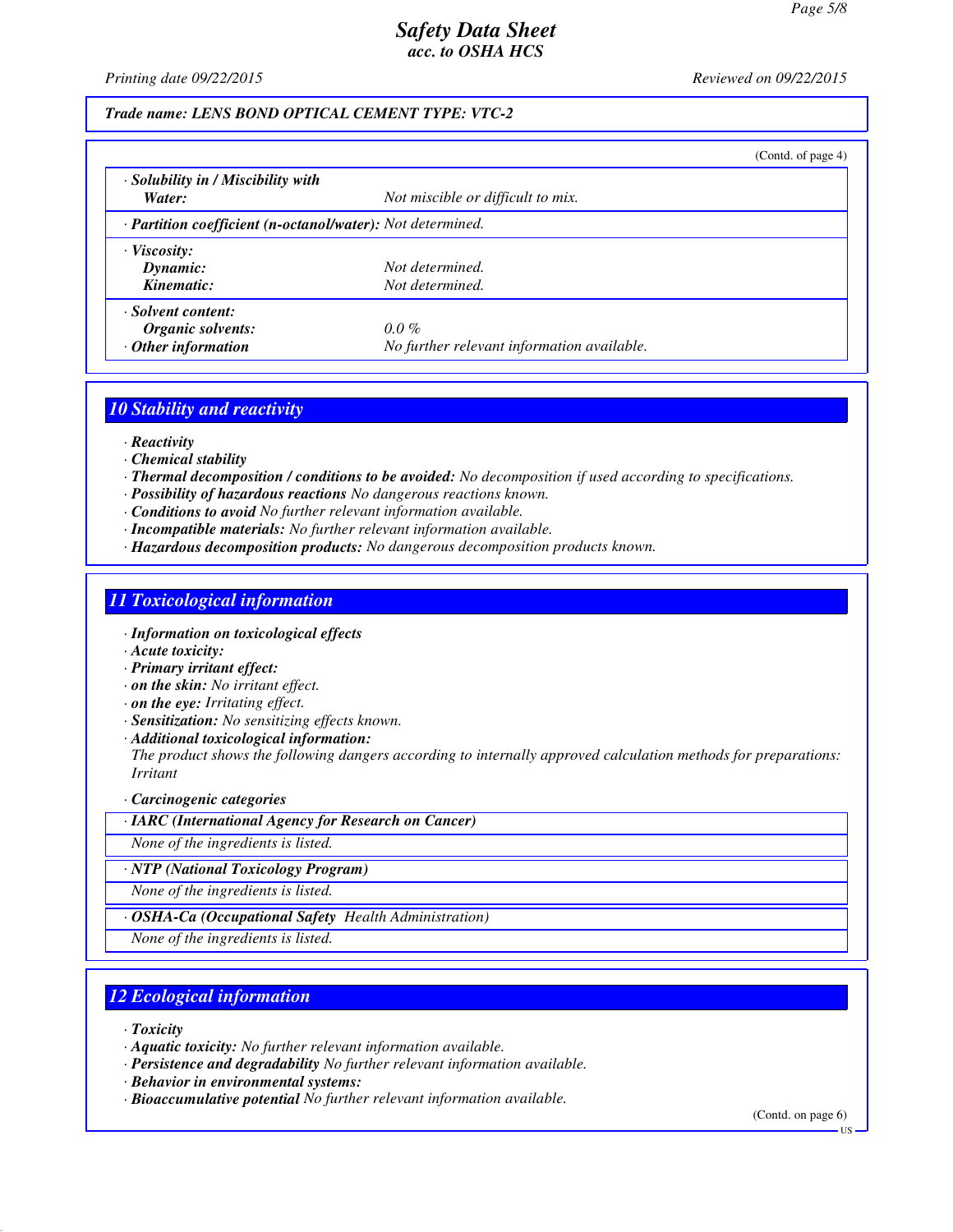*Printing date 09/22/2015 Reviewed on 09/22/2015*

*Trade name: LENS BOND OPTICAL CEMENT TYPE: VTC-2*

(Contd. of page 5)

- *· Mobility in soil No further relevant information available.*
- *· Additional ecological information:*
- *· General notes: Not known to be hazardous to water.*
- *· Results of PBT and vPvB assessment*
- *· PBT: Not applicable.*
- *· vPvB: Not applicable.*
- *· Other adverse effects No further relevant information available.*

## *13 Disposal considerations*

*· Waste treatment methods*

*· Recommendation:*

*Must not be disposed of together with household garbage. Do not allow product to reach sewage system.*

*· Uncleaned packagings:*

*· Recommendation: Disposal must be made according to official regulations.*

| <b>14 Transport information</b>                                                     |                 |
|-------------------------------------------------------------------------------------|-----------------|
| · UN-Number<br>· DOT, ADR, IMDG, IATA                                               | Void            |
| $\cdot$ UN proper shipping name<br>· DOT, ADR, IMDG, IATA                           | Void            |
| $\cdot$ Transport hazard class(es)                                                  |                 |
| · DOT, ADR, IMDG, IATA<br>· Class                                                   | Void            |
| · Packing group<br>· DOT, ADR, IMDG, IATA                                           | Void            |
| <b>Environmental hazards:</b><br>· Marine pollutant:                                | No              |
| · Special precautions for user                                                      | Not applicable. |
| · Transport in bulk according to Annex II of<br><b>MARPOL73/78 and the IBC Code</b> | Not applicable. |
| · UN "Model Regulation":                                                            |                 |

# *15 Regulatory information*

*· Safety, health and environmental regulations/legislation specific for the substance or mixture · Sara*

*· Section 355 (extremely hazardous substances):*

*None of the ingredients is listed.*

*· Section 313 (Specific toxic chemical listings):*

*None of the ingredients is listed.*

*· TSCA (Toxic Substances Control Act):*

*461-72-3 hydantoin*

(Contd. on page 7)

**IIS**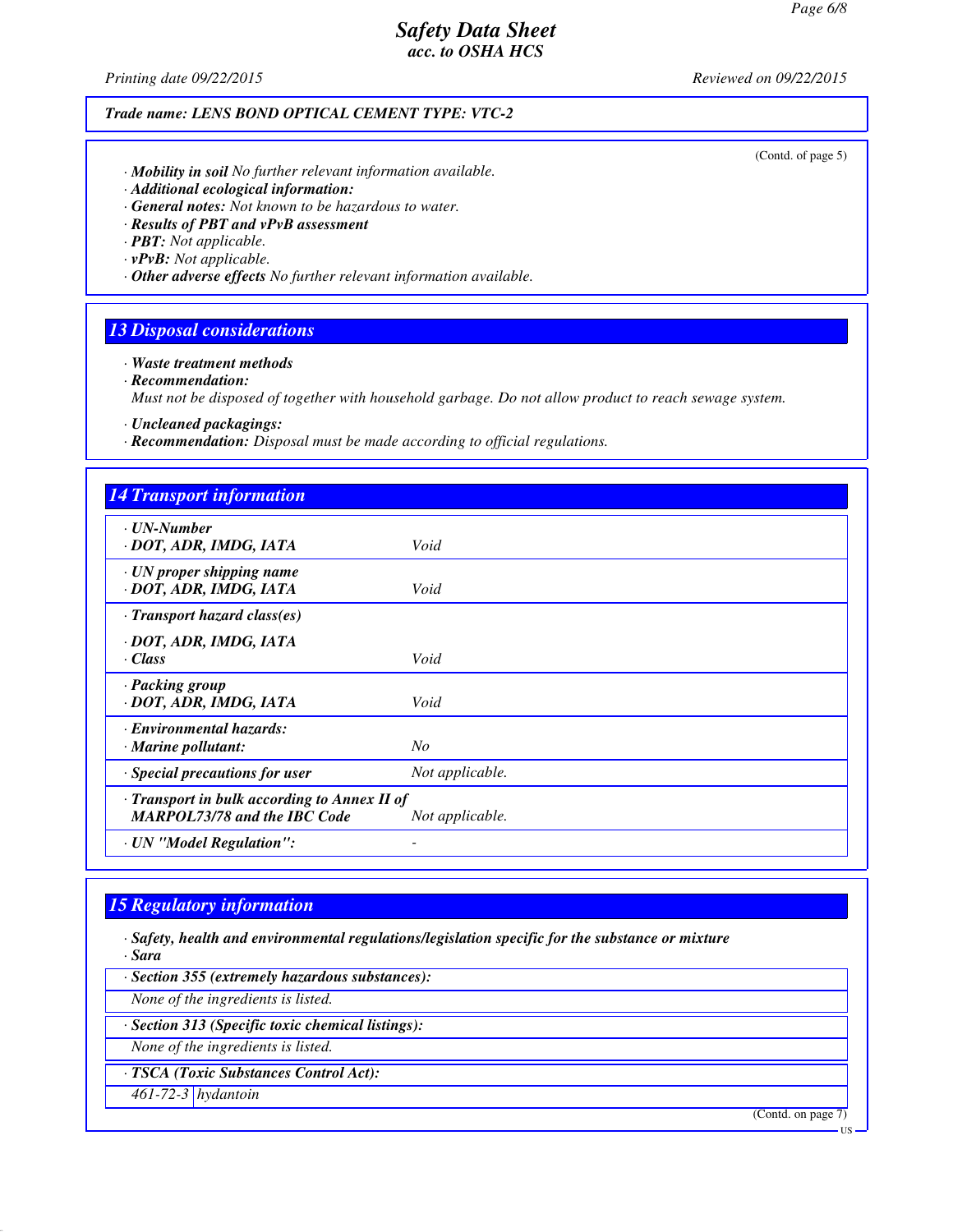*Printing date 09/22/2015 Reviewed on 09/22/2015*

#### *Trade name: LENS BOND OPTICAL CEMENT TYPE: VTC-2*

(Contd. of page 6)

|  | · Proposition 65 |  |
|--|------------------|--|
|--|------------------|--|

*· Chemicals known to cause cancer:*

*None of the ingredients is listed.*

*· Chemicals known to cause reproductive toxicity for females:*

*None of the ingredients is listed.*

*· Chemicals known to cause reproductive toxicity for males:*

*None of the ingredients is listed.*

*· Chemicals known to cause developmental toxicity:*

*None of the ingredients is listed.*

*· Carcinogenic categories*

*· EPA (Environmental Protection Agency)*

*None of the ingredients is listed.*

*· TLV (Threshold Limit Value established by ACGIH)*

*None of the ingredients is listed.*

*· NIOSH-Ca (National Institute for Occupational Safety and Health)*

*None of the ingredients is listed.*

*· GHS label elements The product is classified and labeled according to the Globally Harmonized System (GHS). · Hazard pictograms*



*· Signal word Warning · Hazard statements Harmful if swallowed. Causes skin and eye irritation. · Precautionary statements Wear protective gloves. Wash thoroughly after handling. Do not eat, drink or smoke when using this product. If in eyes: Rinse cautiously with water for several minutes. Remove contact lenses, if present and easy to do. Continue rinsing. Specific treatment (see on this label). If swallowed: Call a poison center/doctor if you feel unwell. If skin irritation occurs: Get medical advice/attention. If eye irritation persists: Get medical advice/attention. Rinse mouth. If on skin: Wash with plenty of water. Take off contaminated clothing and wash it before reuse. Store in a dry place. Store in a closed container. Dispose of contents/container in accordance with local/regional/national/international regulations. · Chemical safety assessment: A Chemical Safety Assessment has not been carried out.*

## *16 Other information*

*This information is based on our present knowledge. However, this shall not constitute a guarantee for any specific product features and shall not establish a legally valid contractual relationship.*

(Contd. on page 8)

US